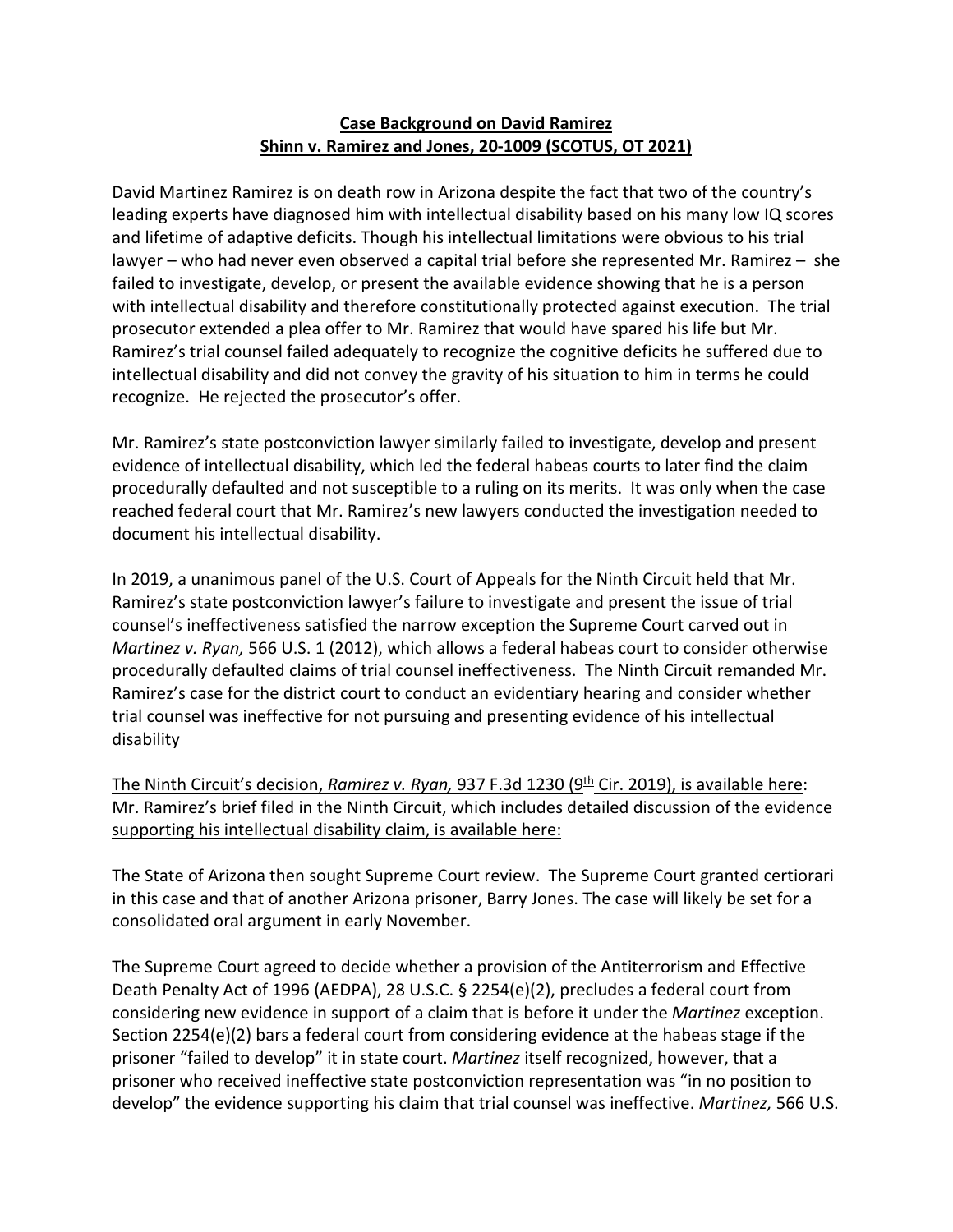at 12. All of the federal courts of appeals to consider the issue have, like the Ninth Circuit in Mr. Ramirez's case, deemed section 2254(e)(2) inapplicable to claims that satisfy *Martinez'*s narrow exception to the procedural default rule. Despite the absence of any circuit split on this issue, the Supreme Court nevertheless agreed to address it.

# **If the Supreme Court limits** *Martinez,* **prisoners who had two rounds of ineffective counsel in state court will be barred from having a federal court consider evidence demonstrating intellectual disability and other serious constitutional errors in their cases.**

The issue before the Supreme Court may seem technical, but it has potentially devastating ramifications for prisoners across the country. In essence, this case presents the question whether a state prisoner who has the misfortune of having both an ineffective trial lawyer and an ineffective lawyer appointed to investigate trial counsel's mistakes is barred from having a federal court consider the evidence those lawyers neglected to find, no matter how compelling the evidence nor how egregious counsel's errors. The interpretation Arizona asks the Court to adopt would gut the rule established in *Martinez,* allowing convictions and death sentences like Mr. Ramirez's to be virtually unchallengeable and creating a serious risk that people with intellectual disability will be executed in violation of the Constitution.

## **David Ramirez experienced a lifetime of intellectual challenges.**

David Ramirez's high risk for intellectual disability began in the womb. His fifteen-year-old mother, Maria, drank throughout her pregnancy and attempted to abort him. Maria also worked as a migrant farm laborer before his birth where she lived in deplorable conditions and was exposed to pesticides and herbicides. She lacked adequate nutrition during her pregnancy and received little prenatal care.

Maria's heavy drinking continued throughout Mr. Ramirez's childhood, leading her to abuse and neglect him and his seven siblings. Maria made Mr. Ramirez drink beer as a toddler to quiet him. She regularly left the children unsupervised, without food, for days at a time. Mr. Ramirez "was so malnourished that his 'belly was distended.'" (Ninth Circuit brief p.4).

Mr. Ramirez routinely witnessed his mother having sex with men for money, booze, or drugs, and also saw her allow various men to have sex with his sisters to support her needs. From a young age, he also saw Maria beaten by her boyfriends, sometimes resulting in broken bones.

Mr. Ramirez spent his childhood shuttling between family members, retrieved by Maria when she wanted to claim him for welfare purposes. Maria lived in filthy shacks with animal feces in the house. There were no books or toys. The children slept on a dirty mattress on the floor, surrounded by cats and dogs. They ate from plates the dog had already eaten on. Maria routinely slapped, hit, and kicked the children, and Mr. Ramirez suffered head injuries from her abuse.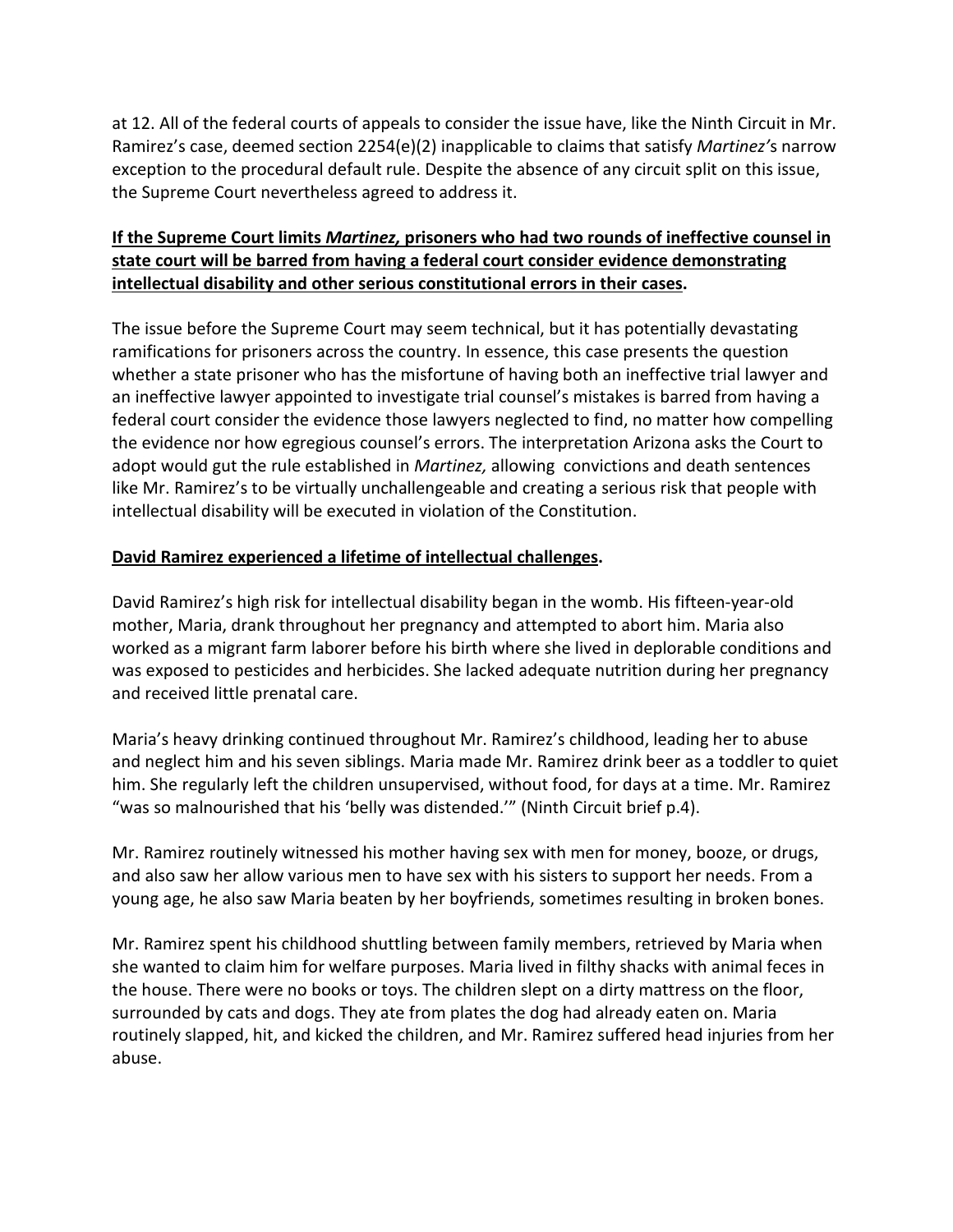Given all these risk factors, it is not surprising that Mr. Ramirez manifested impaired intellectual functioning from an early age. He was slow to achieve developmental milestones like potty training, walking, talking, and using utensils. By age ten he still had trouble using a knife and fork and even in his early teens he struggled to tie his shoes.

Mr. Ramirez was held back in school; in fourth grade, a school psychologist theorized he had been promoted only because he was "getting 'pretty old to be in that low a grade.'" (Ninth Circuit brief p.10) He had difficulty with the most basic math concepts even as a teenager. He was placed in special education classes and often tried to hide his disabilities by avoiding answering questions. He "'hated to read in front of the class because the teacher would always have to read for him almost every word.'" (Ninth Circuit brief p.13)

Mr. Ramirez also had difficulty learning and following rules, which caused him to engage in dangerous behaviors. As a teenager, he was hit by a car while crossing the street, suffering a severe leg injury. Around age ten, he was found hanging from a clothesline after he had wrapped it around his neck in order to see what would happen.

He struggled socially, often appearing passive, withdrawn, and keeping to himself. Other children took advantage of his vulnerabilities and "'used him as a pawn to hustle up marijuana, booze, or spending money as preteens and teenagers.'" (Ninth Circuit brief p.14) He often acted impulsively without thinking. Even as an adult, he was unable to live independently and worked on and off at low-skilled, low-paying jobs from which he could not sustain a living.

Mr. Ramirez's IQ scores reflect his severe impairment. From ages 9 to 48, he received numerous valid IQ scores in the intellectually disabled range – scores of 64, 70, 69, 67, and 74.

## **Inexperienced trial counsel ignored red flags pointing to Mr. Ramirez's intellectual disability.**

In May 1989, Mr. Ramirez was charged with the murder of his girlfriend and her daughter. He was dazed and disoriented at the time of his arrest and had been abusing alcohol and cocaine heavily in the months leading up to the crime.

The lawyer appointed to represent him had never handled or even observed a capital murder trial before. She was aware that Ramirez had low IQ scores, was three or four grades behind his peers in school, switched schools repeatedly, and never graduated from high school. Counsel's interactions with Mr. Ramirez raised concerns about his intellectual functioning. And she knew some facts about his traumatic and impoverished upbringing.

"Despite possessing these facts, counsel failed to investigate further or present a claim of mental impairment," though all of the information discussed above was available to her. (Ninth Circuit decision p.1244) She did not even provide the defense expert, who testified at the sentencing hearing, with the IQ scores, school records, or family history information she did have, and relied on his assessment – based on this incomplete information – that Mr. Ramirez was intellectually average.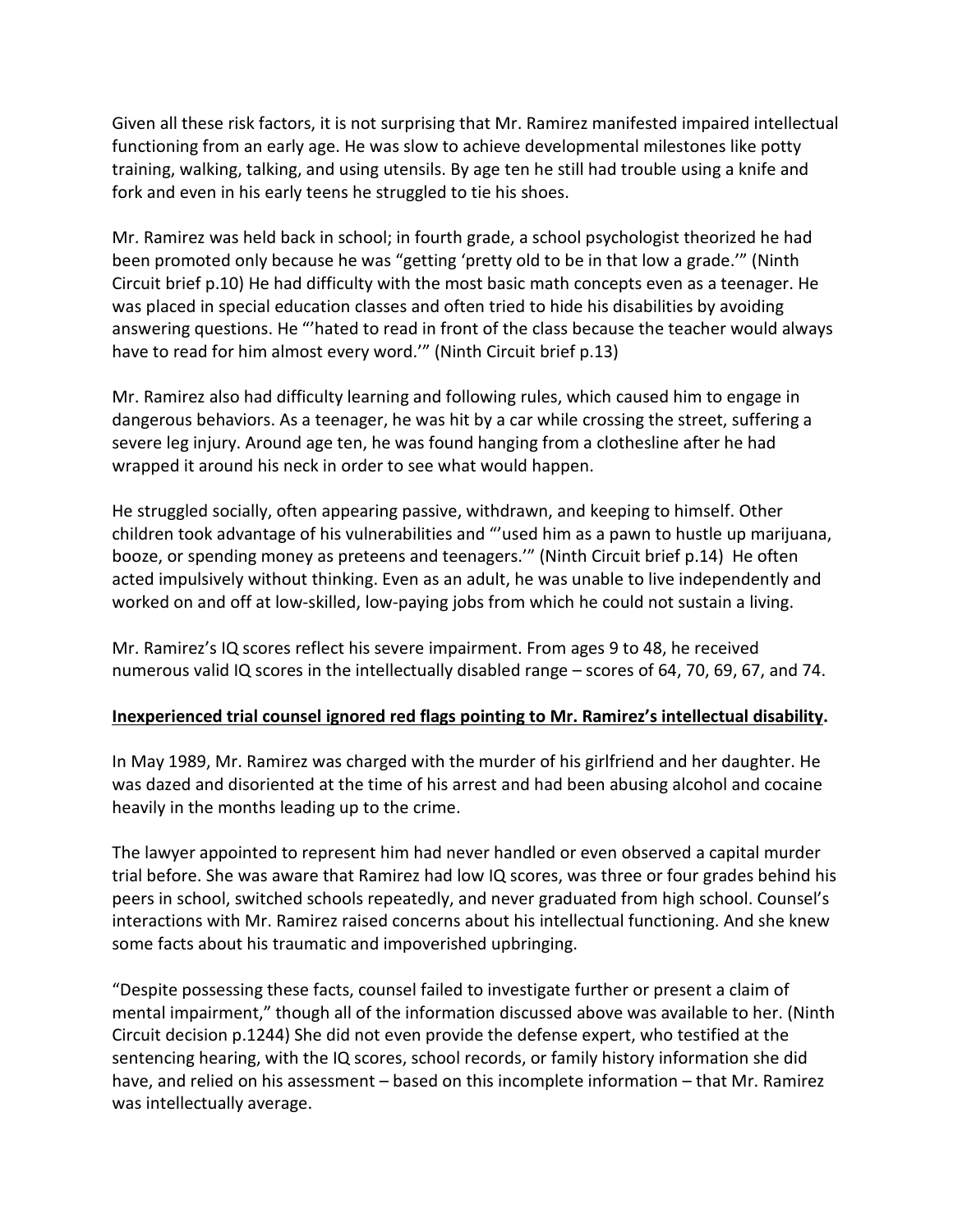Mr. Ramirez was convicted and sentenced to death.

## **Postconviction counsel similarly ignored Mr. Ramirez's obvious intellectual challenges and failed to pursue the evidence his trial lawyer had neglected to investigate.**

Like his trial counsel, Mr. Ramirez's state postconviction review (PCR) attorney was aware that he had low IQ scores and other indicia of intellectual disability. Yet this lawyer, too, failed to investigate and present the evidence of Mr. Ramirez's impairments. "Post-conviction counsel possessed evidence that indicated that Ramirez could have an intellectual disability, and knew that trial counsel failed to present or pursue evidence of an intellectual disability." (Ninth Circuit decision p.1248)

# **Finally, in federal court, Mr. Ramirez supported his ineffective assistance of counsel claims with evidence introduced at an unsuccessful state court** *Atkins* **hearing.**

New counsel appointed to represent Mr. Ramirez in federal habeas corpus proceedings finally did what his prior lawyers should have done all along: They obtained all available IQ tests, and school, social services, and other records available to demonstrate that he satisfies the diagnostic criteria for intellectual disability. And they obtained diagnoses to that effect from some of the country's leading experts in the field. On this basis, they obtained a stay of the federal proceedings and asserted in a state court hearing that Mr. Ramirez is a person with intellectual disability whose execution would be unconstitutional, as the Supreme Court held in *Atkins v. Virginia,* 536 U.S. 304 (2002). The state court denied Mr. Ramirez's *Atkins* claim, based on Arizona's unreasonably strict standard that an accused must meet with "clear and convincing evidence" to establish intellectual disability. Mr. Ramirez returned to federal court and alleged that the evidence introduced at the state court hearing supported his claim that state postconviction counsel was ineffective under *Martinez* for failing to raise a claim that state trial counsel rendered ineffective assistance by failing to present significant mitigating evidence regarding Mr. Ramirez's intellectual disability at sentencing.

After the federal district court denied relief, the Ninth Circuit reversed and remanded for an evidentiary hearing. The court found that postconviction counsel was ineffective for not investigating and developing the claim that trial counsel was ineffective for not adequately investigating and presenting the mitigating evidence. (Ninth Circuit decision at p. 1247). The court also found that Mr. Ramirez was prejudiced by postconviction counsel's failure, because the claim of trial counsel's ineffective assistance was "substantial." (Ninth Circuit decision p.1244-47). The Ninth Circuit therefore concluded that Mr. Ramirez met *Martinez*'s narrow exception and that the federal court could consider the merits of Mr. Ramirez's ineffective assistance of trial counsel claim and hold an evidentiary hearing on the issue. (Ninth Circuit decision at p. 1247-49)

## **The State now asks the Supreme Court to effectively nullify** *Martinez***.**